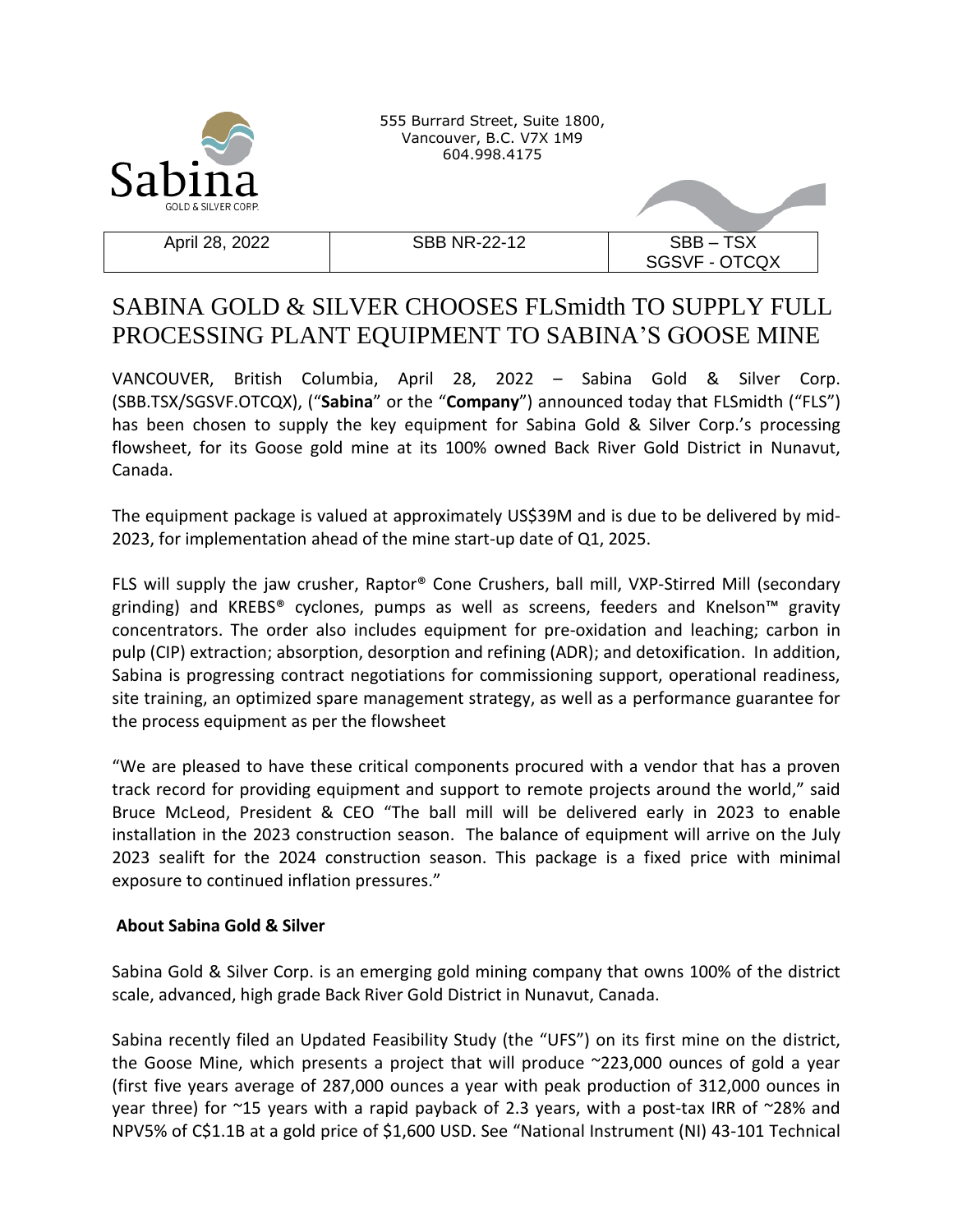Report – 2021 Updated Feasibility Study for the Goose Project at the Back River Gold District, Nunavut, Canada" dated March 3, 2021.

The Project has received all major permits and authorizations for construction and operations.

The Company has arranged a comprehensive project financing package comprised of:

- A US\$425 million senior secured debt facility, gold prepay and stream package with Orion Mine Finance and Wheaton Precious Metals Corp.; and
- US\$221 million in equity;

The Company is also very committed to its Inuit stakeholders, with Inuit employment and opportunities a focus. The Company has signed a 20-year renewable land use agreement with the Kitikmeot Inuit Association and has committed to various sustainability initiatives under the agreement.

The Company continues to advance exploration and project optimization, including advancing the planned plant expansion to 4,000 tpd from Year two to initial startup.

## **For further information, please contact:**

Nicole Hoeller, Vice-President, Communications: 1 888 648-4218 nhoeller@sabinagoldsilver.com

## *Forward-Looking Information*

*This news release contains "forward-looking information" within the meaning of applicable securities laws (the "forward-looking statements"), including, but not limited to, the use of proceeds from the Offering and the projections and assumptions of the results of the UFS. These forward-looking statements are made as of the date of this news release. Readers are cautioned not to place undue reliance on forward-looking statements, as there can be no assurance that the future circumstances, outcomes or results anticipated in or implied by such forward-looking statements will occur or that plans, intentions or expectations upon which the forward-looking statements are based will occur. While we have based these forward-looking statements on our expectations about future events as at the date that such statements were prepared, the statements are not a guarantee that such future events will occur and are subject to risks, uncertainties, assumptions and other factors which could cause events or outcomes to differ materially from those expressed or implied by such forward-looking statements. Such factors and assumptions include, among others, the availability of equity financing on reasonable terms, the approval of the private placement to Orion and Wheaton by Sabina's shareholders, the uncertainty of construction, production, development plans and costs estimates for the Back River Gold Project; discrepancies between actual and estimated mineral reserves and mineral resources, between actual and estimated development and operating costs; the interpretation of drill, metallurgical testing and other exploration results; the ability of the Company to retain its key management employees and skilled and experienced personnel; exploration, development and mining risks and the inherently dangerous nature of the mining industry, and the risk of inadequate insurance or inability to obtain insurance to cover these risks and other risks and uncertainties; property and mineral title risks including*